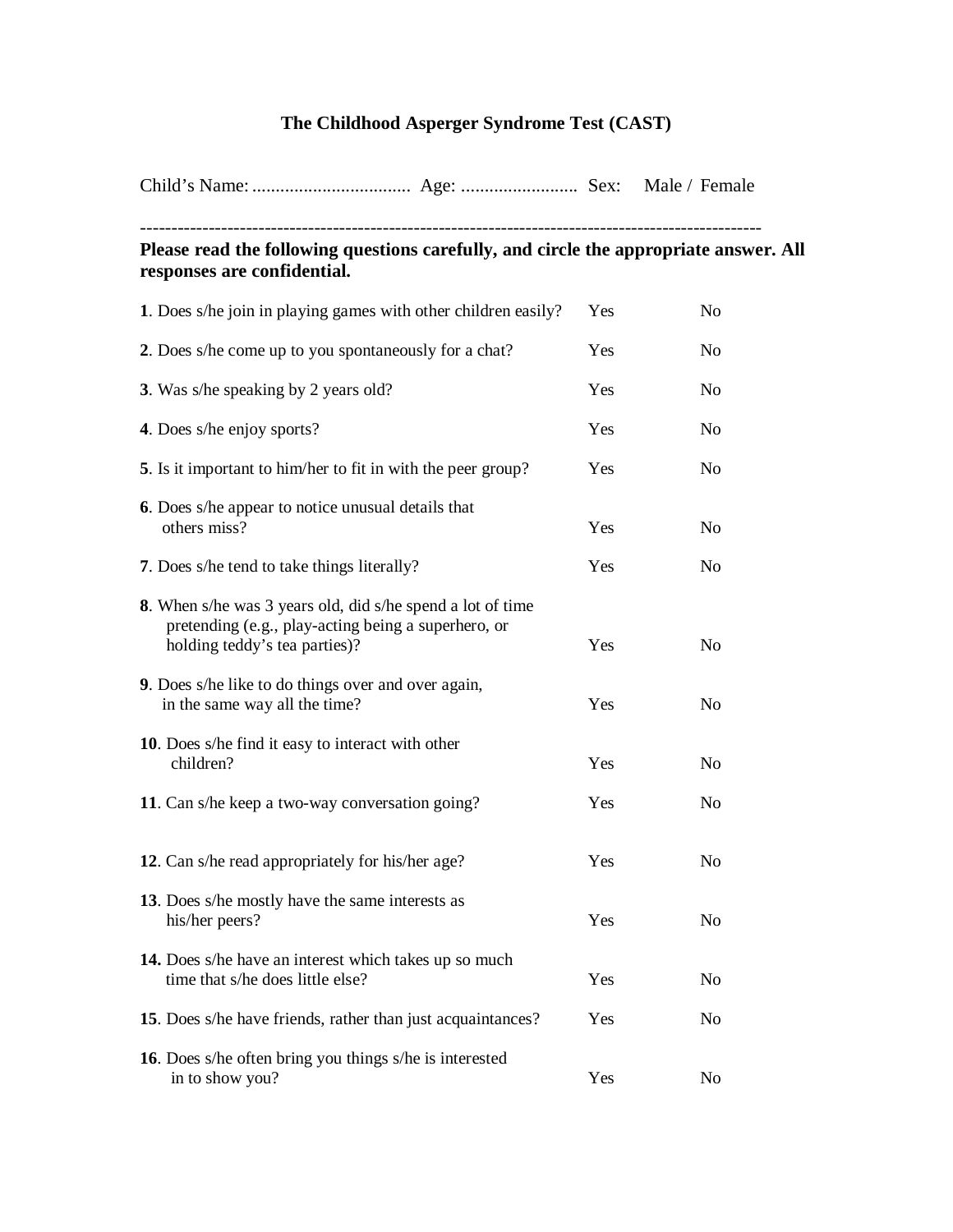| 17. Does s/he enjoy joking around?                                                                                             | Yes | No             |
|--------------------------------------------------------------------------------------------------------------------------------|-----|----------------|
| <b>18.</b> Does s/he have difficulty understanding the rules<br>for polite behaviour?                                          | Yes | No             |
| 19. Does s/he appear to have an unusual memory for<br>details?                                                                 | Yes | No             |
| <b>20</b> . Is his/her voice unusual (e.g., overly adult, flat, or<br>very monotonous)?                                        | Yes | N <sub>0</sub> |
| 21. Are people important to him/her?                                                                                           | Yes | No             |
| 22. Can s/he dress him/herself?                                                                                                | Yes | N <sub>0</sub> |
| 23. Is s/he good at turn-taking in conversation?                                                                               | Yes | No             |
| 24. Does s/he play imaginatively with other<br>children, and engage in role-play?                                              | Yes | No             |
| 25. Does s/he often do or say things that are tactless<br>or socially inappropriate?                                           | Yes | No             |
| 26. Can s/he count to 50 without leaving out any<br>numbers?                                                                   | Yes | No             |
| 27. Does s/he make normal eye-contact?                                                                                         | Yes | No             |
| 28. Does s/he have any unusual and repetitive<br>movements?                                                                    | Yes | No             |
| 29. Is his/her social behaviour very one-sided and<br>always on his/her own terms?                                             | Yes | No             |
| 30. Does s/he sometimes say "you" or "s/he" when<br>s/he means "I"?                                                            | Yes | No             |
| 31. Does s/he prefer imaginative activities such as<br>play-acting or story-telling, rather than numbers<br>or lists of facts? | Yes | No             |
| 32. Does s/he sometimes lose the listener because of<br>not explaining what s/he is talking about?                             | Yes | N <sub>0</sub> |
| 33. Can s/he ride a bicycle (even if with stabilisers)?                                                                        | Yes | No             |
| 34. Does s/he try to impose routines on him/herself,<br>or on others, in such a way that it causes problems?                   | Yes | No             |
| <b>35.</b> Does s/he care how s/he is perceived by the rest of<br>the group?                                                   | Yes | N <sub>0</sub> |